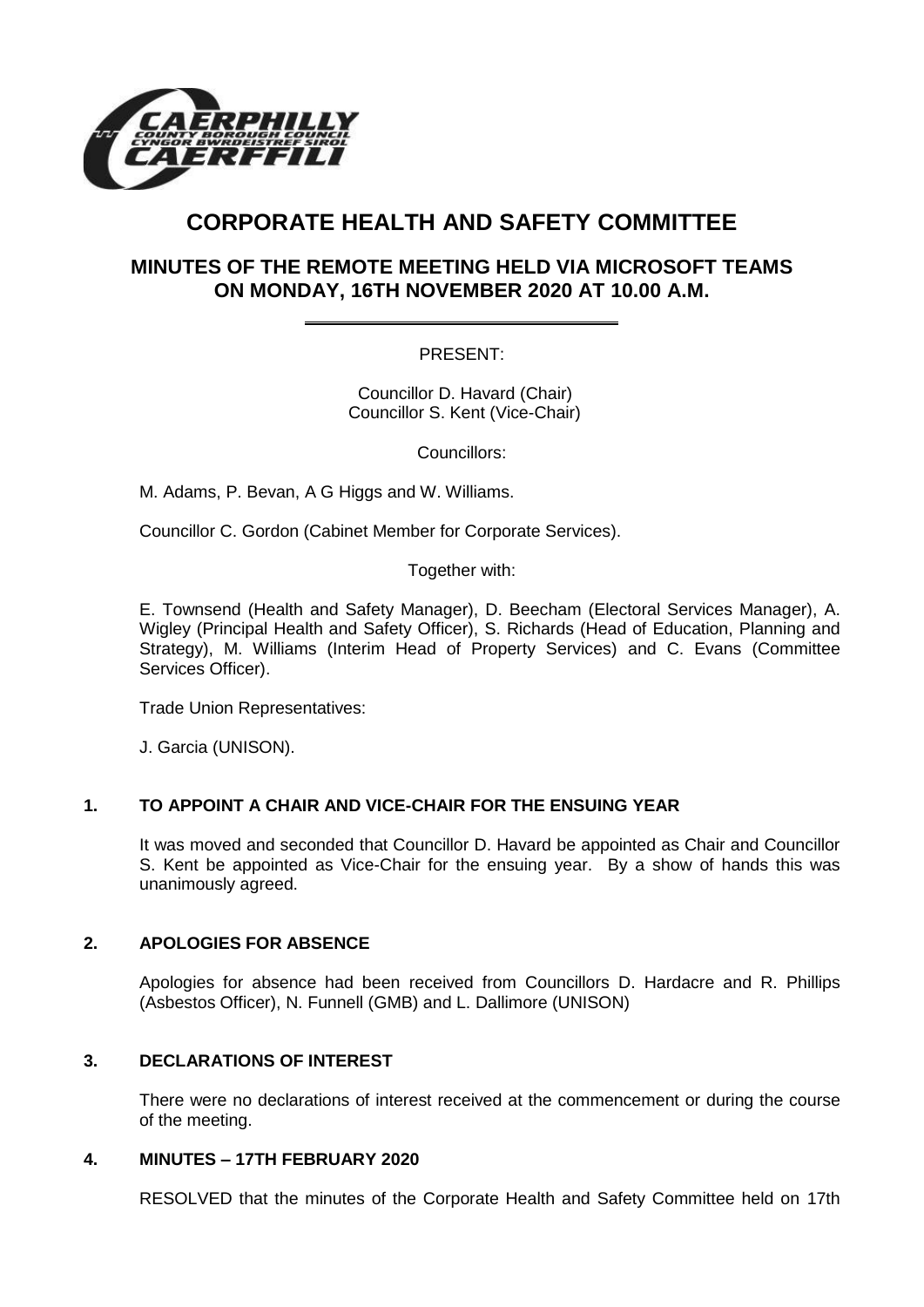February 2020 be approved as a correct record.

#### **REPORTS OF OFFICERS**

Consideration was given to the following reports.

#### **5. ACCIDENT STATISTICS REPORT FOR JANUARY – SEPTEMBER 2020**

The report provided Members, Management and Trade Union Safety Representatives with the numbers and types of work-related accidents/ incidents that occurred during the period of January to September 2020 (inclusive). Accident statistics are produced for each quarter and presented to the members of the Health and Safety Committee for information.

The Committee noted that the statistics take into account the impact of the Pandemic, which is evidenced in the low number of accidents being reported, due to a large proportion of the workforce working from home.

The Committee thanked the Officers for the report and discussion ensued.

A Member queried whether it would be possible to conduct home visits to ensure staff safety and Officers explained that this would not be possible, the statistics relate only to reports of accidents in the workplace, for which the Council could be held responsible. Members of staff working from home have been provided with guidance on the correct set up of equipment, and further guidance will be made available shortly on the Intranet.

Following consideration and discussion, it was moved and seconded that the recommendation in the report be approved. By way of an electronic show of hands this was unanimously agreed.

RESOLVED that for the contents of the report be noted.

#### **6. RECENT HSE UPDATES**

The report provided the Committee with information about the recent relevant accident, incidents and prosecutions by the Health and Safety Executive (HSE).

The report was provided as information for members of the Committee to ensure that they are kept informed of any matters that could impact on the management of health and safety within the Council.

The report outlined a number of recent cases which included the death of a six-year-old girl following being hit by a falling tree at school, Local Authority Prosecution as a result of roll over of an all-terrain vehicle, South Wales Police prosecution following an electric shock during installation of data cables, School prosecuted for allowing pupils to operate unsafe machinery during a lesson, a college was fined for exposing employees and subtractor to asbestos and a Borough Council prosecution after a Teacher was assaulted by a pupil. Members were assured that the Local Authority continues to prioritise Health and Safety, and whilst the HSE are less proactive than previously, they will investigate and prosecute if there are health and safety failings. Ensuring that health and safety is considered, and risks assessed and controlled, assists the Authority in meeting its legal obligations, in protecting the health and safety of employees and others.

The Committee thanked the Officers for the report and discussion ensued.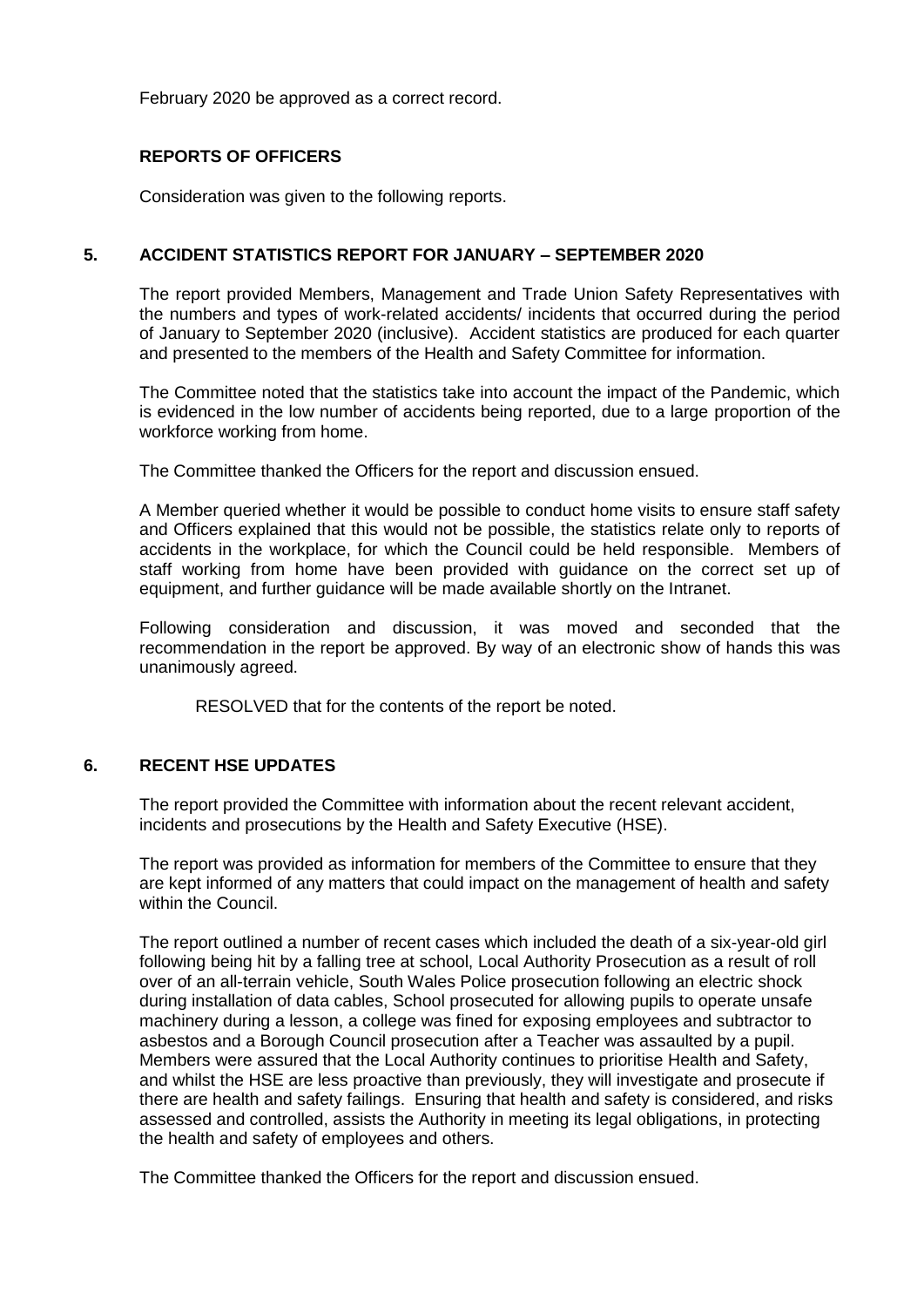A Member sought further information around the roll over of an all-terrain vehicle and queried whether the Council has any of these vehicles. Officers explained that the vehicles could include the large lawn mowers, ride on tractors etc. and all of which are fitted with a roll cage and lap belt, to ensure the drivers safety should the vehicle overturn, and prevent the drivers instinct to jump free of the vehicle, which could result in the vehicle crushing the driver.

Discussion took place around the prosecution of a school for allowing pupils to use unsafe machinery, and Members raised a number of concerns for this practice being undertaken in Caerphilly County Borough Council schools. Officers explained that regular inspections are undertaken at the schools and staff are appropriately trained to use the machinery. It is however the responsibility of the school and Head Teacher to ensure that every safety precaution is undertaken and that a responsible and qualified member of staff supervises the use of the machinery. Members were assured that Risk Assessments are in place in schools with annual inspections of machinery being undertaken and training is undertaken, however, following Members concerns, more frequent inspections will be considered as a priority.

The Committee noted that recent inspections were undertaken by the HSE at 2 schools, Greenhill and Islwyn High. The inspections considered the impact of Covid-19 and the measures in place to mitigate it. Whilst there were no issues identified during the inspection, recommendations for good practice were made such as ventilation, hand washing and social distancing.

A Member, in noting the tragic reporting of a six-year-old child being killed as a result of a falling tree, sought clarification on the inspection of fallen trees and maintenance for safety reasons. Officers assured the Committee that there is a strict and robust inspection programme in place, as the Council has a legal responsibility for the safety of trees on the public highway and school grounds, and therefore expert inspections are conducted. It was noted that Tree surgeons undertaken regular inspections to ensure safety.

In addition, a Member sought further information on the inspections of trees in respect of ground saturation, as a result of increased rainfall. Officers explained that whilst the full inspection criteria was not available at the meeting, Members were assured that the inspections were undertaken by experts, both from within the Council and external organisations to ensure safety of trees.

Following consideration and discussion, it was moved and seconded that the recommendation in the report be approved. By way of an electronic show of hands this was unanimously agreed.

RESOLVED that for the contents of the report be noted.

#### **7. HEALTH AND SAFETY UPDATES**

The report provided the Health and Safety Committee Members with an update on the workload and activities undertaken by the Health and Safety Team since the start of the global pandemic.

It was noted that the Health and Safety Team workload has changed significantly reflecting the new challenges and risks associated with managing local authority services during a global pandemic. The report outlines the work undertaken by the team over the past months and also focuses on areas for attention moving forward.

The Committee thanked the Officer for the report and discussion ensued.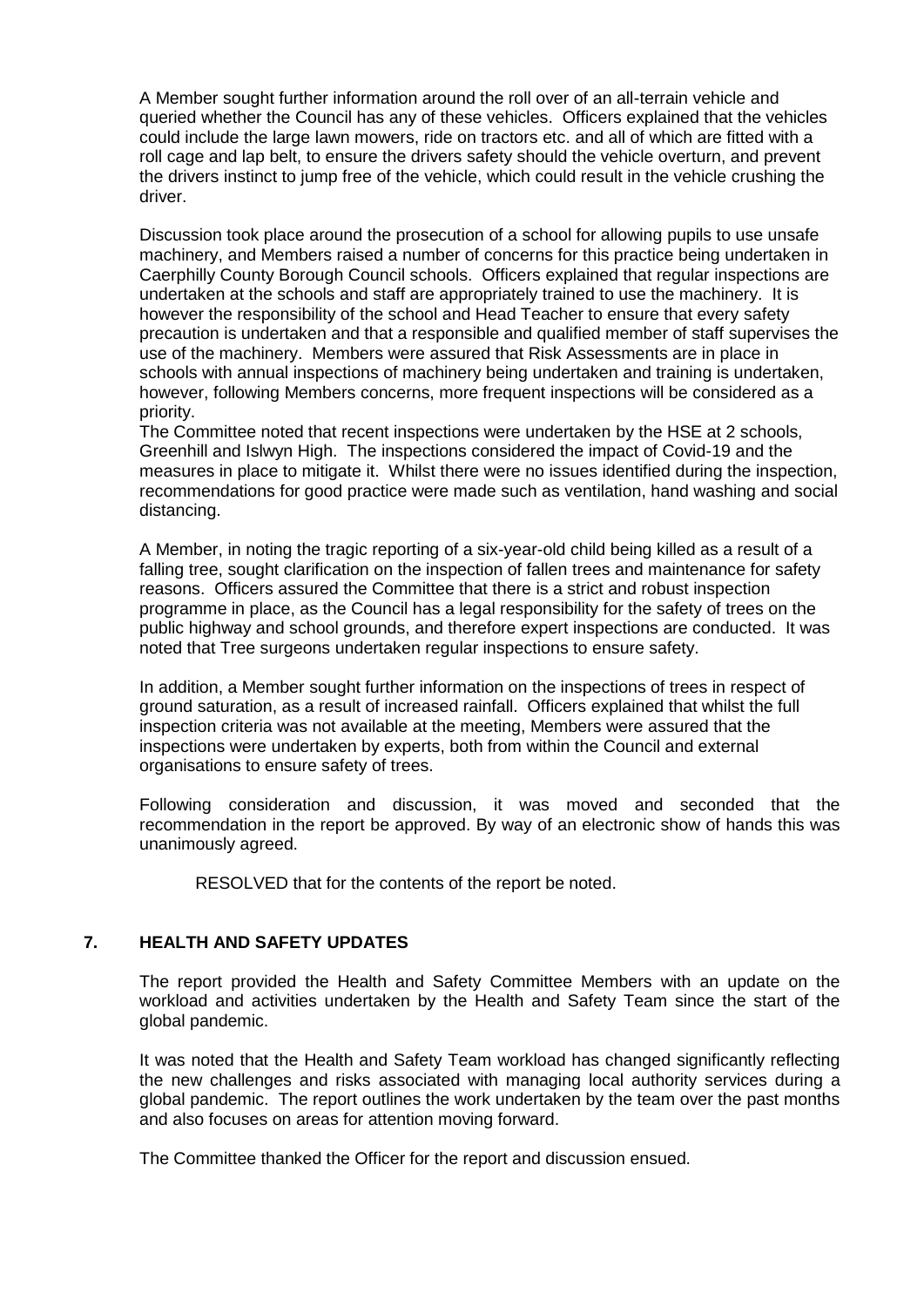A Trade Union Representative, in noting the changing priorities of the team as a result of the demands of the pandemic sought reassurances that there were sufficient staff in place to deal with the demands on the team, and any future issues raised as a result of the pandemic, or Local Authority needs. Officers explained that regular discussions continue with the Health and Safety team around capacity and workloads and the Committee were assured that whilst the team are doing an excellent job within their current resources and demands, any changes will be dealt with as required.

In acknowledging the staff within the Health and Safety Team and staff across the Authority for the exemplary efforts during the pandemic, a Member wished to highlight the way in which Primary School children are responding to the crisis, upholding the measures in place to keep them safe and taking the restrictions in their stride.

Following consideration and discussion, it was moved and seconded that the recommendation in the report be approved. By way of an electronic show of hands this was unanimously agreed.

RESOLVED that for the reasons outlined at the meeting the workload continues to be prioritised to reflect organisational needs whilst enring that the key team workload and legislative requirements are met.

#### **8. REPORTING OF INJURIES, DISEASES AND DANGEROUS OCCURENCES REGULATIONS (RIDDOR) – GUIDANCE AND RESPONSIBILITY ON REPORTING OF COVID-19. (DISCUSSION)**

Officers provided the Committee with an update on the Reporting of Injuries, Diseases and Dangerous Occurrences Regulations (RIDDOR) in relation to the Covid-19 Pandemic. It was noted that the HSE Guidance recommends reporting of a positive case of Covid-19 should the disease be contracted as a result of work, and there is reasonable evidence that it has been contracted as a result of an increased risk of exposure. This would not include working with the general public, but a specific incident in which a positive case has been contracted and no measures have been put in place to mitigate this risk of exposure.

As a result, members noted that there have been no reports of any incidents, as all necessary precautions are taken for staff to be provided with appropriate protection where working with the general public and risk of exposure. Appropriate risk assessments have also been undertaken across the Local Authority in order to ascertain this risk and appropriate measures in place to protect the public and staff.

The Committee thanked the Officer for the update and discussion ensued.

A Member highlighted that complaints have been received by some residents in which they have been told by Housing staff that urgent repairs are unable to be conducted as a result of the ongoing restrictions. Officers assured Members that there have been risk assessments undertaken and works are continuing within the Housing Department and recommended that these queries be highlighted to the Chief Housing Officer for clarification.

Following consideration and discussion, it was moved and seconded that the update be noted. By way of an electronic show of hands this was unanimously agreed.

RESOLVED that the update be noted.

#### **9. HOME WORKING DSE. (DISCUSSION)**

The Committee were provided with background information in relation to a Flexible Working report, which was considered by Policy and Resources Scrutiny Committee on 29th